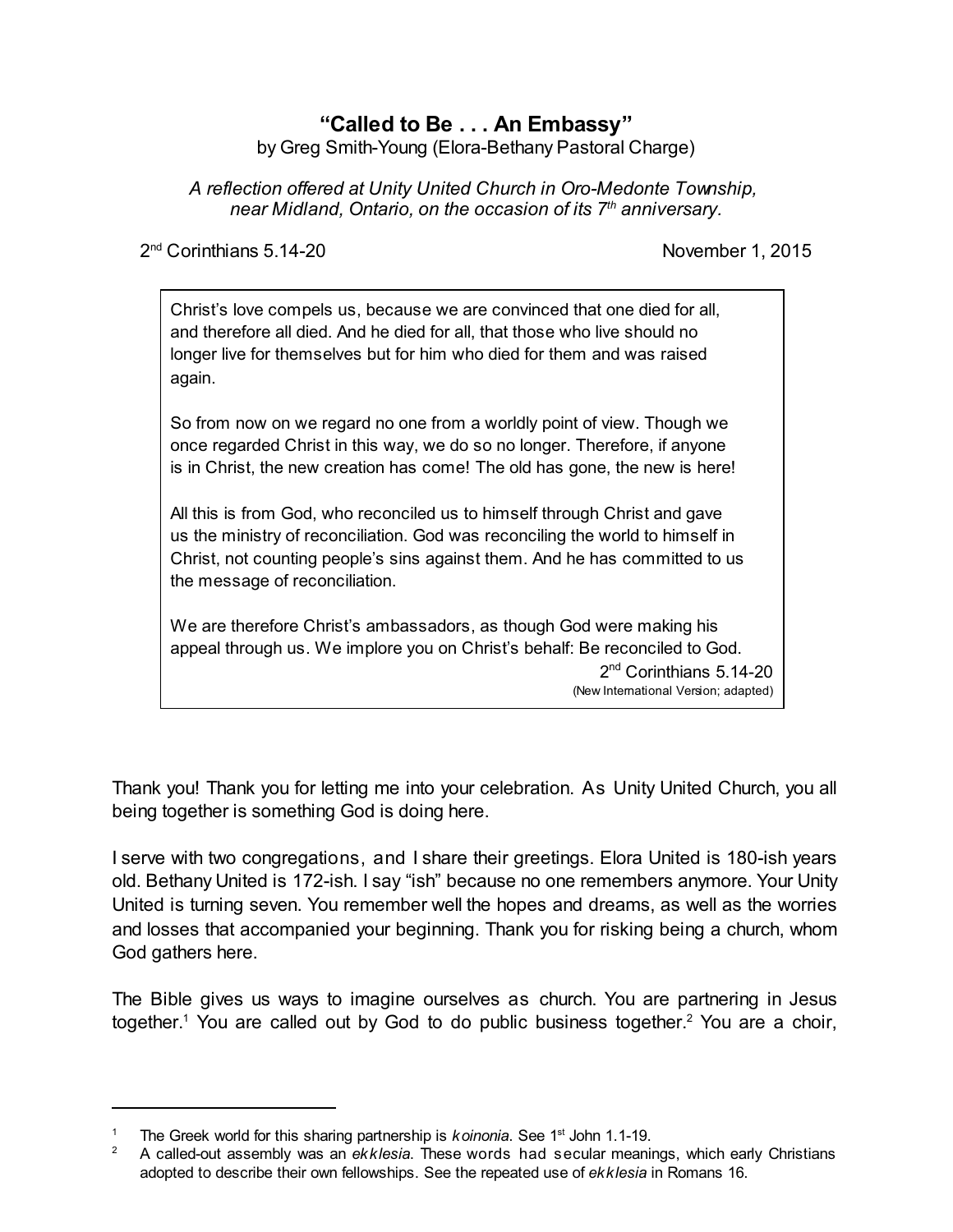singing to God.<sup>3</sup> You are married to Jesus, his bride for whom he gave himself.<sup>4</sup> You are Jesus' body, the Spirit's temple, a household, a people.<sup>5</sup>

And, you are an embassy.

II

The funeral service for Ken Taylor was this week. Remember him? In 1977 he became Canada's ambassador to Iran. The Shah still ruled Iran then, but two years later he was overthrown by a revolution led by Ayatollah Ruhollah Khomeini. Then, a mob stormed the American Embassy and took its staff hostage. However, six diplomats escaped, and Ambassador Taylor and his wife, along with another Canadian couple, hid them for more than 2 months until they could be secreted out of the country to safety.

Keep that story in mind, as we think together about what ambassadors and embassies do. How can that shape what you do as this embassy of ambassadors, Unity United Church?

What does a good ambassador do?

## III

# **Ambassadors speak on their country's behalf.**

Even with modern communications, having face-to-face conversations is vital if we are going to understand each other. Especially when there is tension or conflict. (If you've ever tried to have a healthy feud by email, you might know what I mean.) Ambassadors do that.

Taylor's formal title was *Her Majesty's Ambassador Extraordinary and Plenipotentiary of Canada to Iran.* (I'm glad I didn't have to answer his phone!) Notice whom he represented . . . the Queen, our head of state, and her government, then led by Prime Minister Joe Clark. Taylor did not speak for himself. He represented someone else.

Who does your embassy, this congregation, represent?

IV

To represent their home country, **ambassadors must understand their host country.**

Iran is an ancient nation, with a rich and sophisticated culture. And, a revolution was

<sup>&</sup>lt;sup>3</sup> Revelation 15.2-4

<sup>4</sup> Ephesians 5.18b,21-33

<sup>&</sup>lt;sup>5</sup> Body of Christ: 1<sup>st</sup> Corinthians 12.12-31; Temple of the Spirit: 1<sup>st</sup> Corinthians 3.16 and 6.19; Household of God: Ephesians 2.11-22; People of God: 1<sup>st</sup> Peter 2.9-10.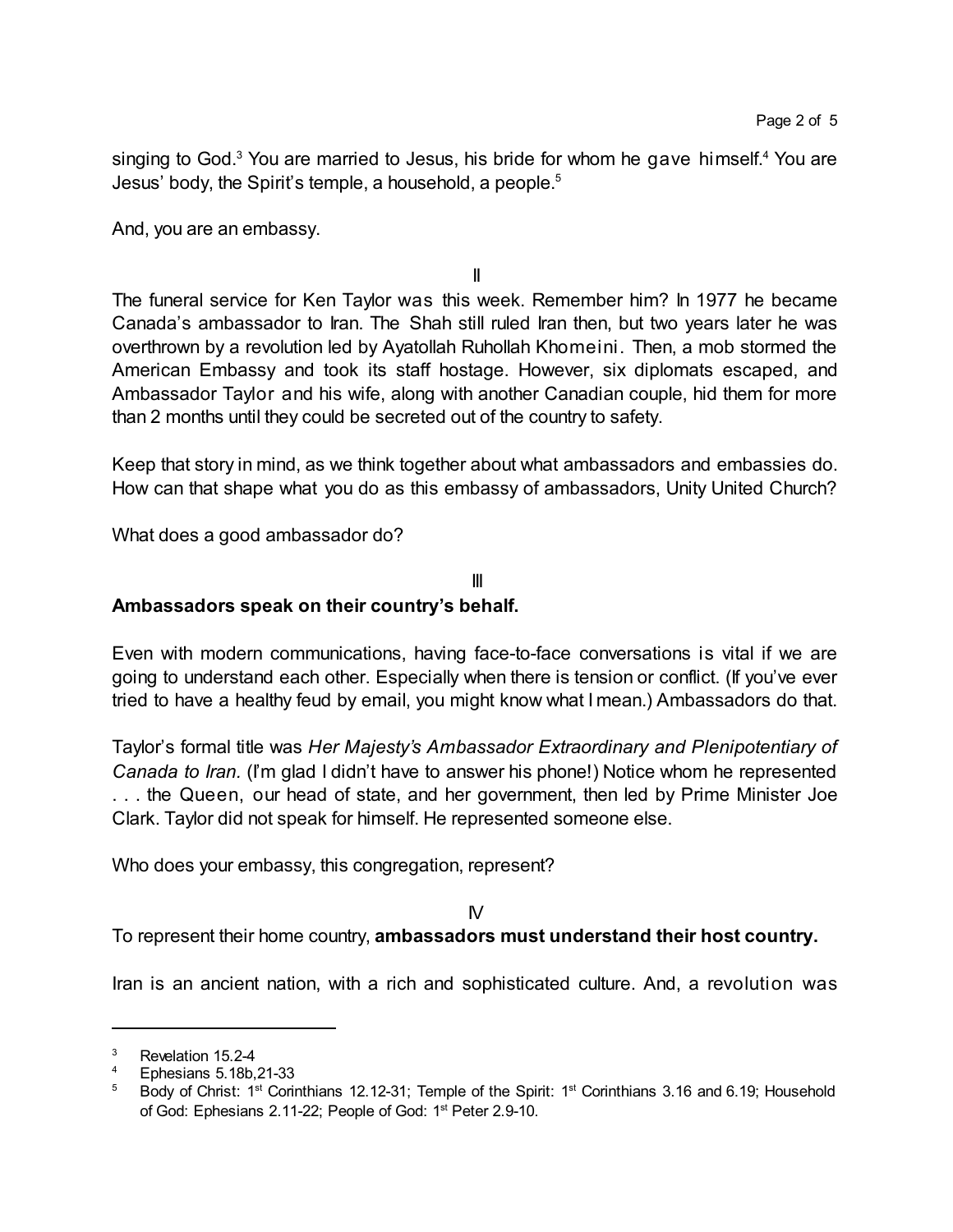brewing. Ken Taylor had to understand it. To do that, he had to get to know people.

As Jesus' ambassadors, we need to be close to people outside this embassy.We immerse ourselves in our neighbourhoods. Your neighbourhoods might be the streets around your home. They might be your school, or your workplace. They might be the sideroad your farm is on. Know your neighbours. Build relationships. That's ambassador work. An ambassador cannot be consumed with keeping the embassy running. That is important, but only insofar as it serves her purpose: representing her home country to her host community.

 $\vee$ 

However, while ambassadors are immersed in their host country, **they belong to their home.** Their loyalty is to their home. They speak for their home. They express their home country's values and priorities. They know their home government's policies, so they can represent and advocate for them. They remain rooted in their home. They can love and appreciate their hosts, but their belonging is elsewhere.

When the fugitive diplomats showed up at his door, Taylor acted according to his Canadian values. What do you imagine the Iranians thought when they found out? He lived in Iran, but he was not Iranian. His priorities and values were different.

As you represent Jesus in your place, you will sometimes stand out. Sometimes you will be celebrated for it. Sometimes, you will be criticized.

As I heard about your refugee initiative, I thought of my Elora congregation. This morning, they are getting an update about something called *Project Welcome*. Our church is anchoring this community-wide effort to welcome refugees into our neighbourhoods. Some in our town are very happy we are doing this, and want to get involved. Others are not so happy. They have questions. They are worried. Some think we are wrong. And, frankly, some are hateful.

As Jesus' ambassadors in our community, we need to listen. We need to engage. We need to act lovingly to these neighbours who are close at hand, including those who are not liking us much right now. Also, we need to act lovingly to our neighbours who are far away and in desperate need, because we represent Jesus. We are looking at what he has done and is doing now. We are being shaped by his policies and priorities.

The *Holy Spirit* gathers you here, but not to represent yourselves. You represent *Jesus*.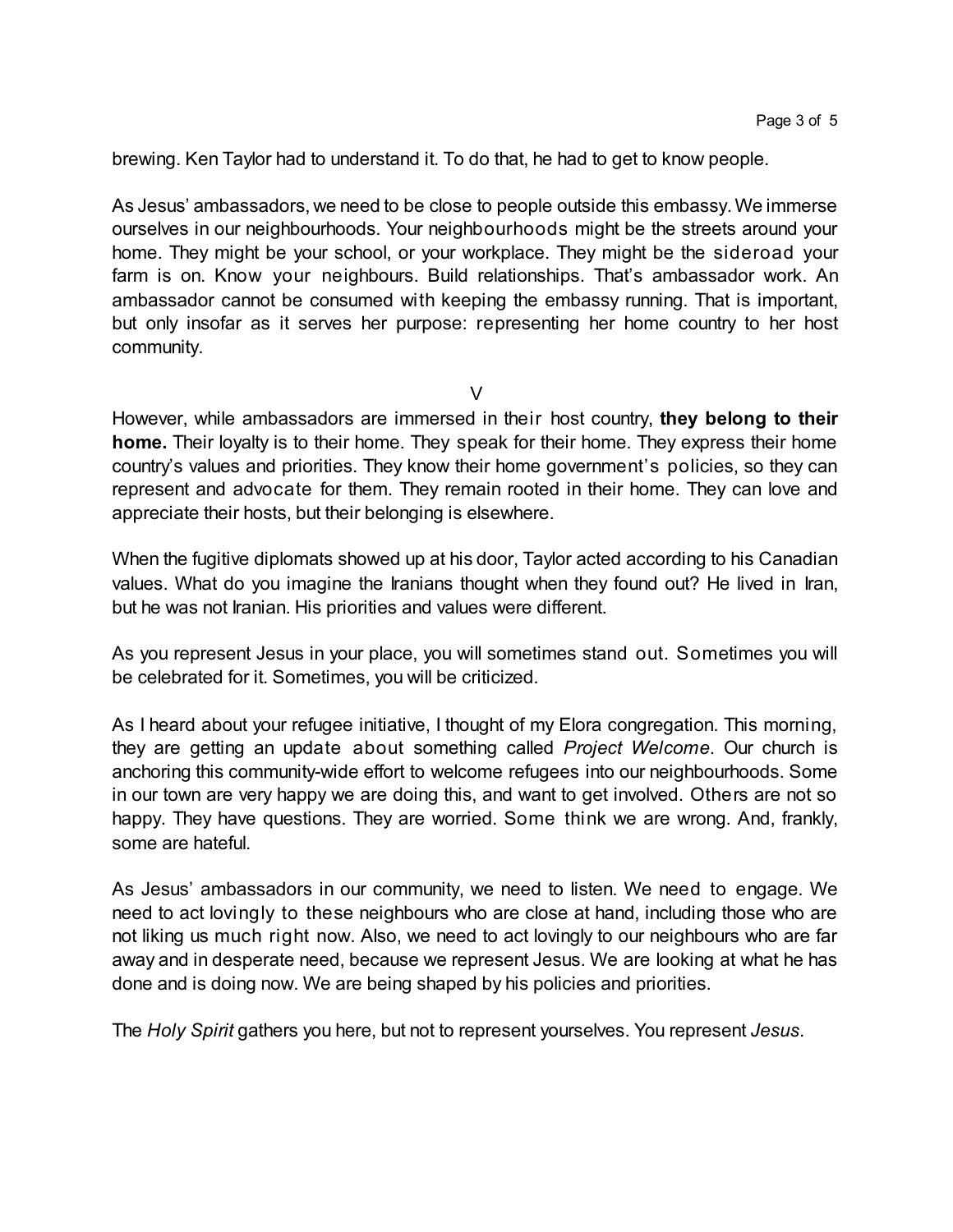#### VI

### **Ambassadors show others what their home is like.**

Taylor's actions showed the best of Canadian ideals. (The only Canadian thing he did not do was apologize!) He was not flashy. *"I've wondered if I'm not more like Austin Powers than James Bond,"* he has said.*<sup>6</sup>* Joe Clark said this week that *". . . it was a very Canadian thing to do." <sup>7</sup>* Americans were grateful to us. Taylor later said that, in the days and weeks after word got out of what they had done, *"[Canadians in the States] couldn't [pay for] a beer. They couldn't get a traffic ticket. They got free rides on buses."* <sup>8</sup> He did us proud.

You, Unity United Church, Jesus' embassy here, you show others what he is like, and what he is doing.

In the Scripture today we heard: *"If anyone is in Christ*, *the New Creation has come."* God who crafted the first Creation is now fashioning you, and you all, anew. All things, as they are brought into Christ, God makes new. Jesus sends us as representatives of his New Creation. He sends us to show it within the old world.

We heard: *"from now on we regard no one from a worldly point of view." <sup>9</sup>* This "worldly point of view" is everything we took for granted, which too often took us away from God. Like cataracts on our eyes, our old prejudices, fears, and misshapen values caused our hearts to see people poorly. Now we belong to Jesus, and the Spirit is clearing our hearts, so we can see as Jesus does.

We heard: "Christ's love compels us." It's his self-giving love that led him to death for the sake of, instead of, and on behalf of everyone. Such is his love that now pushes us.

We heard: through Christ Jesus, God was reconciling us and the whole world to Godself. That relationship with God that we have twisted wrong, God-in-Jesus turns right. That which we tore, God mends. That which we diseased, God heals. Our wrongdoings toward

<sup>&</sup>lt;sup>6</sup> Charles Enman, "Obituary: Ken Taylor 1934-2015" Ottawa Citizen (October 16, 2015). <http://ottawacitizen.com/news/national/obituary-ken-taylor.> Accessed October 27, 2015.

<sup>&</sup>lt;sup>7</sup> Colin Perkel, "Ken Taylor remembered as 'simply a legend' for his part in Iran rescue." Toronto Star (October 27, 2015). [www.thestar.com/news/canada/2015/10/27/ken-taylor-remembered-as-simply-a-legend-for-his-part-in](http://www.thestar.com/news/canada/2015/10/27/ken-taylor-remembered-as-simply-a-legend-for-his-part-in-iran-rescue.html) [-iran-rescue.html](http://www.thestar.com/news/canada/2015/10/27/ken-taylor-remembered-as-simply-a-legend-for-his-part-in-iran-rescue.html). Accessed October 29, 2015.

<sup>&</sup>lt;sup>8</sup> Enman, Obituary: Ken Taylor.

<sup>9</sup> A more literal translation would be *"from a fleshy point of view."* This can be misleading, however. It suggests that Paul was speaking against things physical (flesh). For him, however, "flesh" was not about bodies. He did not have a hang-up about physical things. "Flesh" was how he talked about the ways the world works.